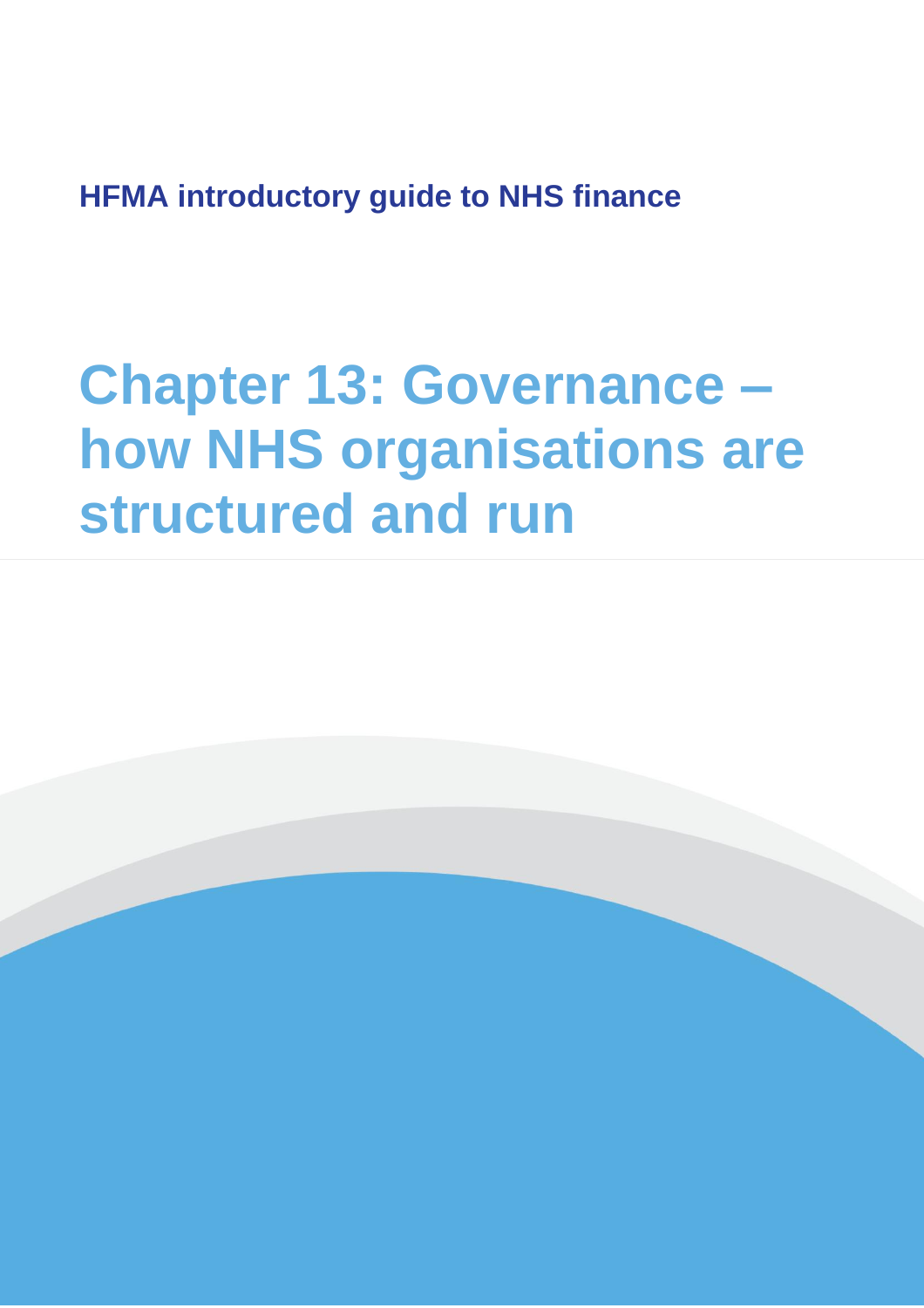## **Chapter 13: Governance – how NHS organisations are structured and run**

## **Overview**

 $\mathbf{O}$ 

**This chapter's focus is governance, a subject that has received considerable attention over the years following spectacular failings across all sectors of the economy, examples include the 2008 banking crisis and the much-publicised failings at Mid Staffordshire NHS Foundation Trust. These (and many other) crises have demonstrated just how important good governance is to the wellbeing of an organisation and made clear that it encompasses everything that an organisation does, not just its administrative and support functions. In the NHS this means that effective governance is as much of a concern to a nurse or consultant as it is to an accountant or manager.** 

**It is now widely agreed that delivering high quality health and social care requires collaboration between organisations. As set out in the** *NHS long-term plan***, delivering new ways of working requires 'strong governance and accountability mechanisms in place for systems to ensure that the NHS as a whole can secure the best value from its combined resources' <sup>164</sup>. The critical governance issue for systems is how to make decisions that are in the best interests of the population that may however have a negative impact on individual organisations. (See chapter 5 for more on system working).**

**Governance is a huge subject in its own right, this chapter focuses on key aspects relating to NHS finance. If you want to find out more, the HFMA produces a separate introductory guide to governance<sup>165</sup> and a NHS corporate governance map<sup>166</sup> with links to key tools and guidance.**

## **13.1 What is governance?**

The terms 'governance' and 'corporate governance' are now interchangeable, but it was the use of corporate governance as a phrase in the 1992 Cadbury Committee Report<sup>167</sup> that initiated widespread debate in this area. Corporate governance was defined in that report as 'the system by which companies are directed and controlled' and its focus was on how companies were run, structured, led and held to account. This report also identified the three fundamental principles of good governance as openness, integrity, and accountability.

## **13.2 Governance in the NHS**

The NHS has been well aware of the importance of governance for many years, with a wide range of separate regulatory frameworks and ethical codes in operation for the different professions working in NHS organisations. The challenge has been to bring together the practices and information systems of these different disciplines in such a way that they form an integrated and effective organisation-wide governance structure.

<sup>164</sup> [NHS England and NHS Improvement,](https://www.longtermplan.nhs.uk/online-version/) *The NHS Long-Term Plan,* January 2019

<sup>165</sup> HFMA, *[Introductory guide –](https://www.hfma.org.uk/publications/details/introductory-guide---nhs-governance) NHS governance,* April 2017

<sup>166</sup> HFMA, *[NHS corporate governance map,](https://www.hfma.org.uk/publications/details/nhs-corporate-governance-map)* updated February 2021

<sup>167</sup> ICAEW, *[The financial aspects of corporate governance](https://www.icaew.com/technical/corporate-governance/codes-and-reports/cadbury-report)*, December 1992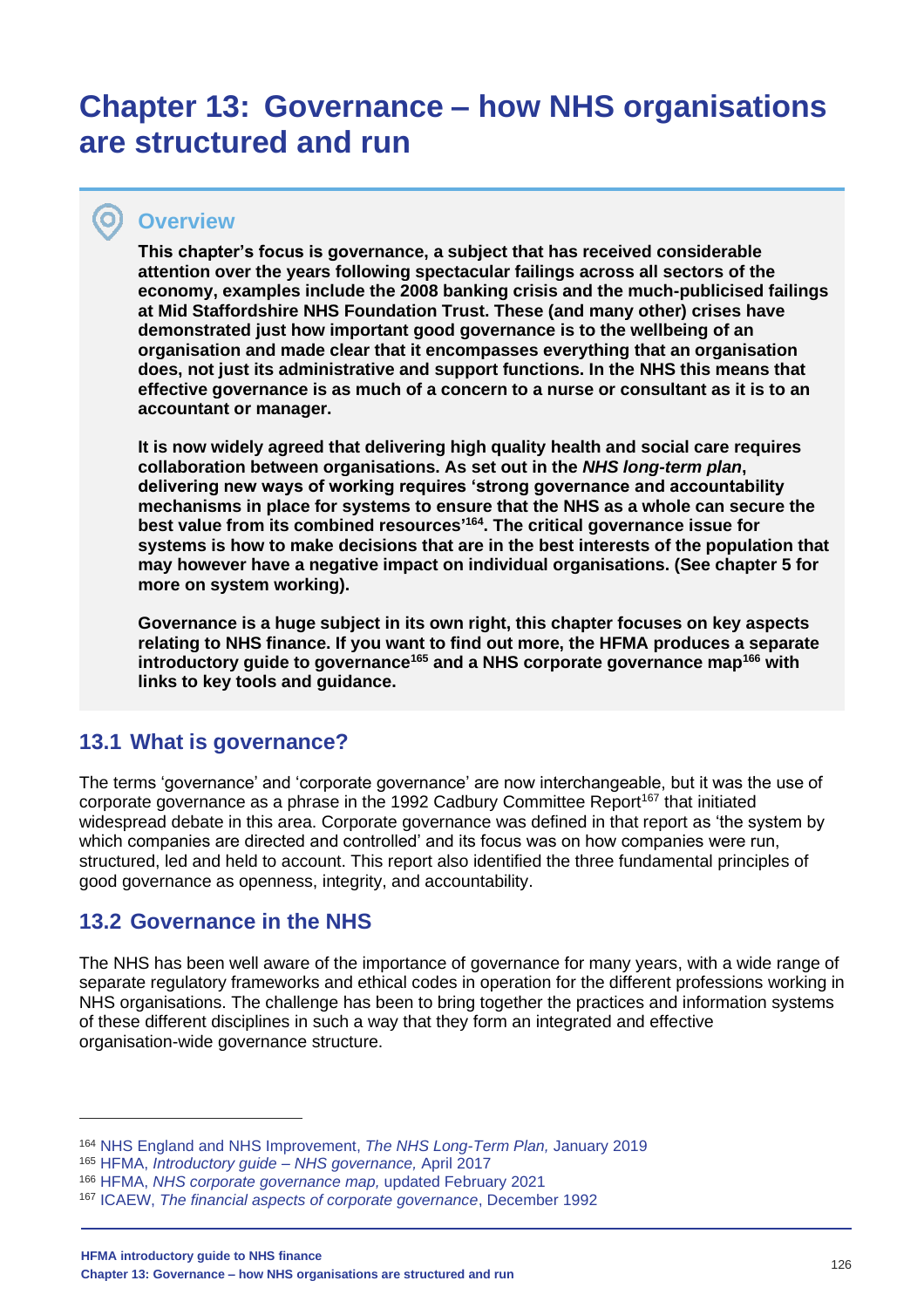The importance of having an integrated approach to governance (i.e., covering all aspects of governance including financial, clinical, and organisational) along with high standards and an open culture has been heightened by failures which have dented public confidence in the NHS and raised questions over how NHS organisations are run.

## **Examples of governance failures within the NHS**

In 2013 the Francis report into Mid-Staffordshire NHS Foundation Trust<sup>168</sup> found the root cause of hundreds of deaths due to poor care and negligence to be the Trust's (and the Trust Board's) focus on achieving NHS foundation trust status, which took its attention away from effective oversight.

In 2015 the Kirkup review of maternity services at Morecombe Bay NHS Foundation Trust<sup>169</sup> included concern that deliberate attempts had been made to cover failings, and that dysfunctional relationships within and between NHS organisations were at the heart of this.

In 2020 the public inquiry into mental health services in Tayside<sup>170</sup> noted that 'governance and leadership lie at the heart of the independent inquiry's final report because good governance and leadership are central to the effective delivery of mental health services in Tayside'.

In 2021 the Comptroller and Auditor General's (C&AG) report<sup>171</sup> on the DHSC annual report and accounts 2020-21 referred to financial reporting and governance issues at University Hospitals of Leicester NHS Trust (UHL) where the local auditor had noted that adjustments appeared to have been made in the 2018-19 financial statements at the request of UHL's management to achieve a certain outcome rather than to represent accurately the economic reality of transactions into which UHL entered. The auditor's findings related to accounting judgements and manual intervention associated with the previous senior leadership regime at UHL and continued failures in the management and control of accounting records. The C&AG noted that the position at UHL was unprecedented - an NHS trust had failed to comply with the Secretary of State's direction to prepare true and fair accounts and to maintain appropriate accounting records. Moreover, the restatement of the 2018-19 financial statements reflected both financial control failures and a series of actions taken by UHL in the preparation of those accounts that did not reflect the actual substance of the financial transactions entered into by the trust.

Clear linkages were drawn between the scandals and the governance failings that allowed them to continue uncorrected. Investigations into governance lapses have also underlined the need for an open and questioning culture and governance policies, procedures and structures that are comprehensive and work in practice, not just on paper.

These (and other) incidents have driven home to governing bodies and boards just how wide ranging their responsibilities are and emphasised how important it is to see governance arrangements relating to clinical and quality spheres as an integral part of an organisation's overall approach, rather than the preserve of clinicians. The National Quality Board's report<sup>172</sup> made this clear when it stated that 'final and definitive responsibility for improvements, successful delivery, and equally failures, in the quality of care' lie with the provider organisation's board and leaders.

By now it should be clear why an effective and integrated approach to governance is so important and equally obvious that if an NHS organisation gets it wrong it can have a disastrous impact on

<sup>168</sup> UK Government, *[Report of the Mid Staffordshire NHS Foundation Trust public inquiry](https://www.gov.uk/government/publications/report-of-the-mid-staffordshire-nhs-foundation-trust-public-inquiry)*, February 2013 <sup>169</sup> UK Government, *[The report of the Morecambe Bay investigation](https://assets.publishing.service.gov.uk/government/uploads/system/uploads/attachment_data/file/408480/47487_MBI_Accessible_v0.1.pdf)*, March 2015

<sup>170</sup> [Independent Inquiry into Mental Health Services in Tayside,](https://independentinquiry.org/wp-content/uploads/2020/02/Final-Report-of-the-Independent-Inquiry-into-Mental-Health-Services-in-Tayside.pdf) *Final report of the independent inquiry into [mental health services in Tayside,](https://independentinquiry.org/wp-content/uploads/2020/02/Final-Report-of-the-Independent-Inquiry-into-Mental-Health-Services-in-Tayside.pdf)* February 2020

<sup>171</sup> National Audit Office, *[The Department of Health and Social Care annual report and accounts 2019-2020,](https://www.nao.org.uk/report/the-department-of-health-and-social-care-annual-report-and-accounts-2019-20/)*  [January 2021](https://www.nao.org.uk/report/the-department-of-health-and-social-care-annual-report-and-accounts-2019-20/)

<sup>172</sup> [Department of Health and Social Care,](https://www.gov.uk/government/publications/quality-governance-in-the-nhs-a-guide-for-provider-boards) *Quality governance in the NHS – a guide for provider boards*, March [2011](https://www.gov.uk/government/publications/quality-governance-in-the-nhs-a-guide-for-provider-boards)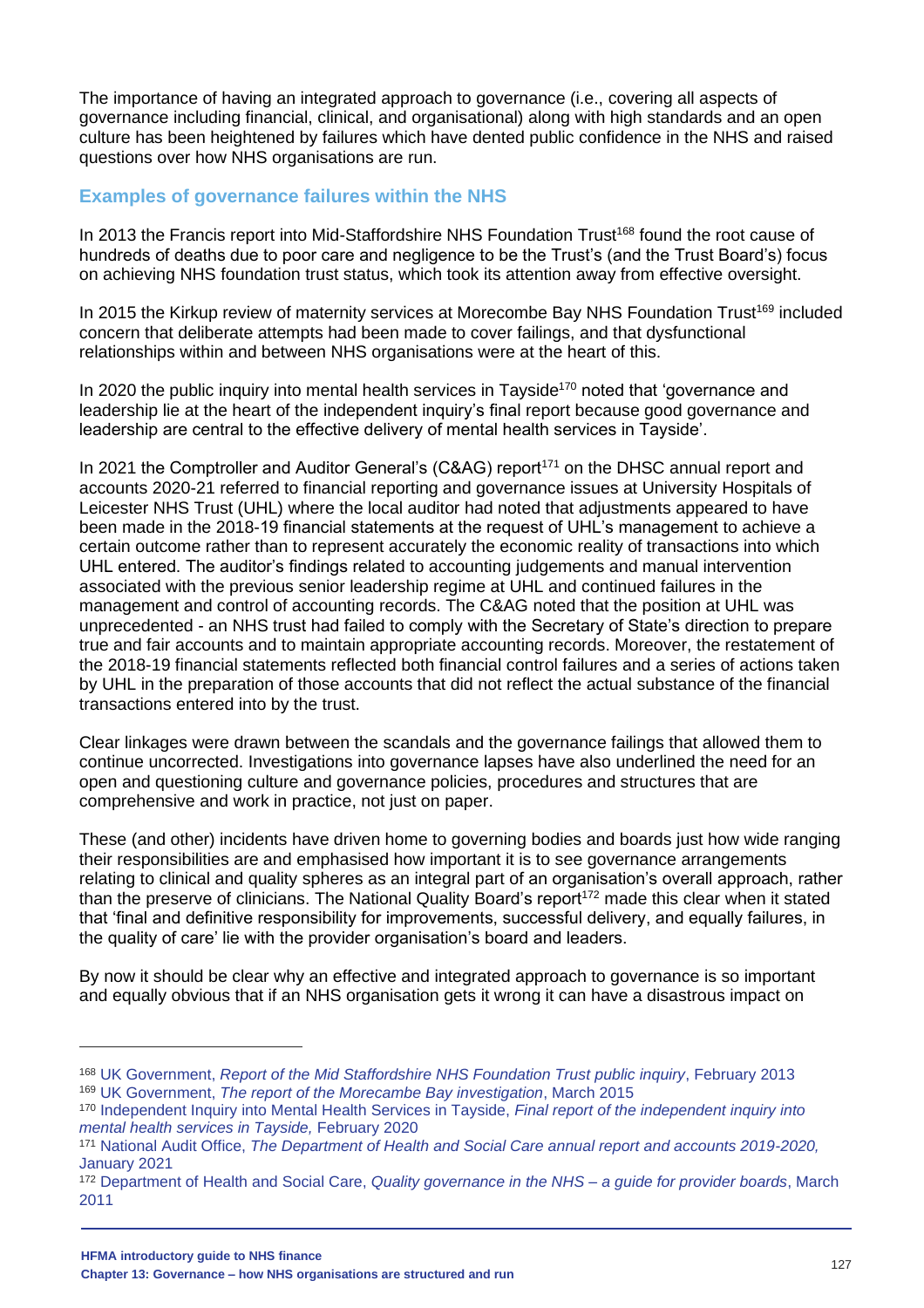patients and undermine public confidence in the service as a whole. But what does this mean NHS organisations need to do in practice?

Lessons from these governance lapses reinforce the importance of:

- an effective board that blends a strategic focus with a system of oversight and scrutiny, providing effective independent challenge of management
- the importance of an effective audit (and risk assurance) committee
- clarity of decision-making and accountability throughout the organisation
- competent and capable senior management
- a culture of openness, both in terms of communication from the top downwards of vision and values as well as communication upwards about areas of concern
- a focus on ensuring that business as usual is operating as it should, including core clinical services and corporate and administrative management
- values and ethics that are clearly articulated and demonstrated through leadership
- the widest possible involvement of stakeholders and understanding of their needs and interests.

NHS bodies must also recognise that governance is as much about behaviour, values and attitudes as about structures, systems, processes and controls. There is no point having a comprehensive governance framework if no-one is committed to it or understands why it exists and what it is designed to achieve.

## **13.3 Elements of governance**

Effective governance arrangements should underpin all that an organisation does but it is helpful to break it down across three key elements – we will look at each in turn with a focus on financial aspects:

- culture and values (the people issues) for example, an organisation's leadership style and tone, openness and adherence to relevant legislation and codes of practice
- structures and processes for example, statutory and regulatory requirements, governing body or board and committee structures and internal policies and procedures
- control frameworks for example, assurance, risk management, internal, external and clinical audit.

## **13.4 Organisational culture and values**

Every organisation develops its own unique culture and values but to be effective, it is essential that there is 'a system of shared values and beliefs about what is important, what behaviours are appropriate and about feelings and relationships internally and externally<sup>173</sup>. If everyone within an organisation is to 'buy in' to these shared values they must be meaningful, make sense and be realistic. There is no point having a carefully crafted statement of values if it bears no relation to how things actually feel on the front line. For example, it would be a mistake for an organisation to claim that it has a 'no blame culture' if this is not borne out in practice.

<sup>173</sup> Purcell, J., Hutchinson, S., Swart, J., Kinnie, N. & Rayton, B., 2004, *Vision and Values: Organisational Culture and Values as a Source of Competitive Advantage.* Chartered Institute of Personnel and Development, London, UK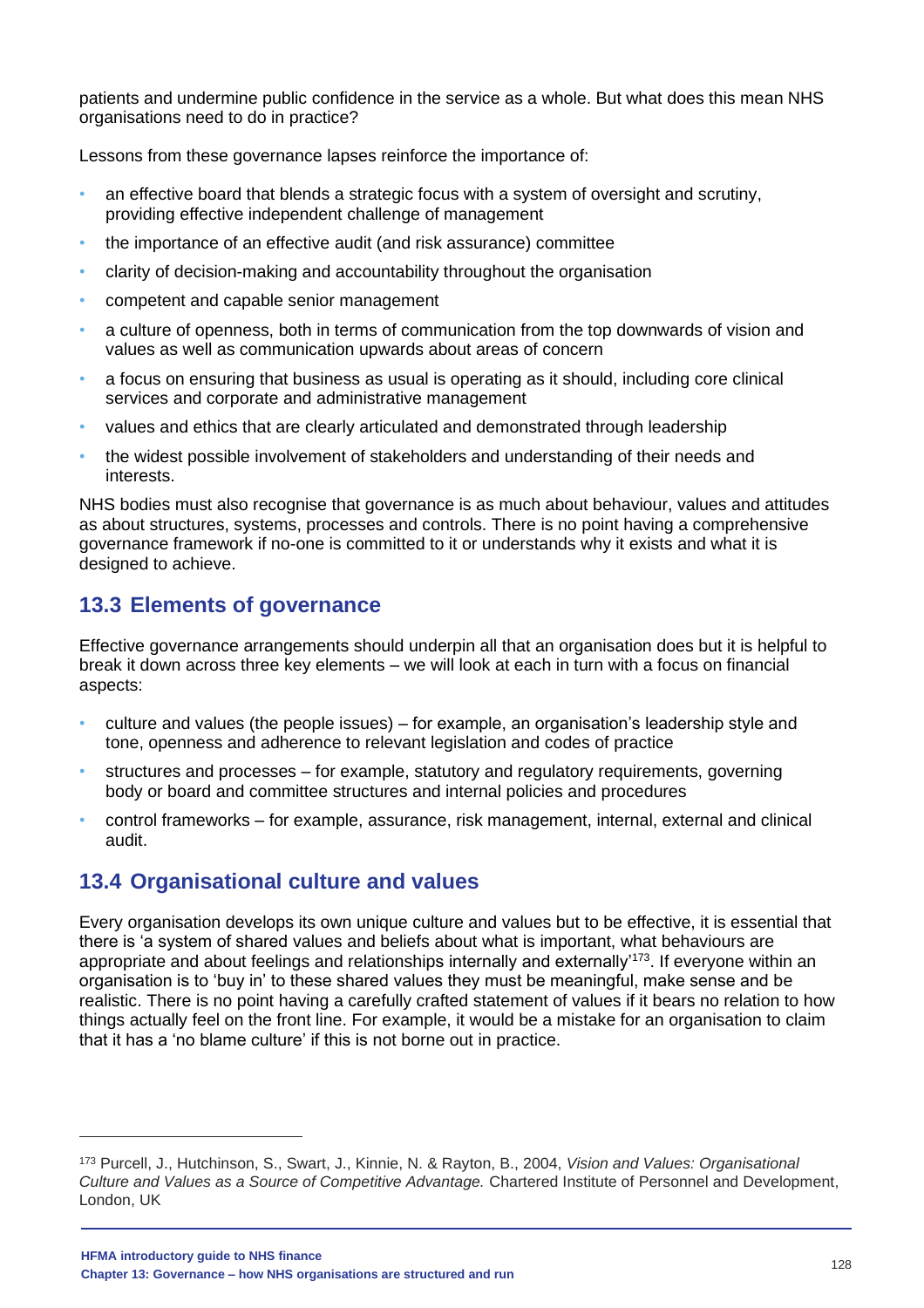## **Principles of public life**

Everyone involved in the public sector brings their own personality, experience, and attitudes with them. However, the public provides the resources for which they are responsible and, as a result, certain ethical standards and values are expected of them – these standards are known as the *Seven principles of public life*<sup>174</sup> and were set out by the Nolan Committee in 1995.

## **The Nolan principles of public life**

**Selflessness** – holders of public office should take decisions solely in terms of the public interest. They should not do so in order to gain financial or other material benefits for themselves, their family, or their friends.

**Integrity** – holders of public office should not place themselves under any financial or other obligation to outside individuals or organisations that might influence them in the performance of their official duties.

**Objectivity** – in carrying out public business, including making public appointments, awarding contracts, or recommending individuals for rewards and benefits, holders of public office should make choices on merit.

**Accountability** – holders of public office are accountable for their decisions and actions to the public and must submit to whatever scrutiny is appropriate to their office.

**Openness** – holders of public office should be as open as possible about all the decisions and actions that they take. They should give reasons for their decisions and restrict information only when the wider public interest clearly demands it.

**Honesty** – holders of public office have a duty to declare any private interests relating to their public duties and to take steps to resolve any conflicts arising in a way that protects the public interest.

**Leadership** – holders of public office should promote and support these principles by leadership and example.

The Treasury's guidance document, Managing public money sets out the standards which it expects all public services to deliver, which overlap with the Nolan principles:

- **honesty •** transparency **•** fairness
- accountability impartiality **biggers objectivity**
- 
- 
- - integrity  **accuracy accuracy openness**
- **reliability**

The Treasury adds that organisations should carry these standards out 'in the spirit of, as well as to the letter of, the law in the public interest, to high ethical standards, achieving value for money.'

The introduction of a statutory duty of candour is a direct response to the recommendation made in the Francis inquiry report, which stressed its importance alongside openness and transparency.

<sup>174</sup> [Committee on Standards in Public Life,](https://www.gov.uk/government/publications/the-7-principles-of-public-life) *The seven principles of public life*, May 1995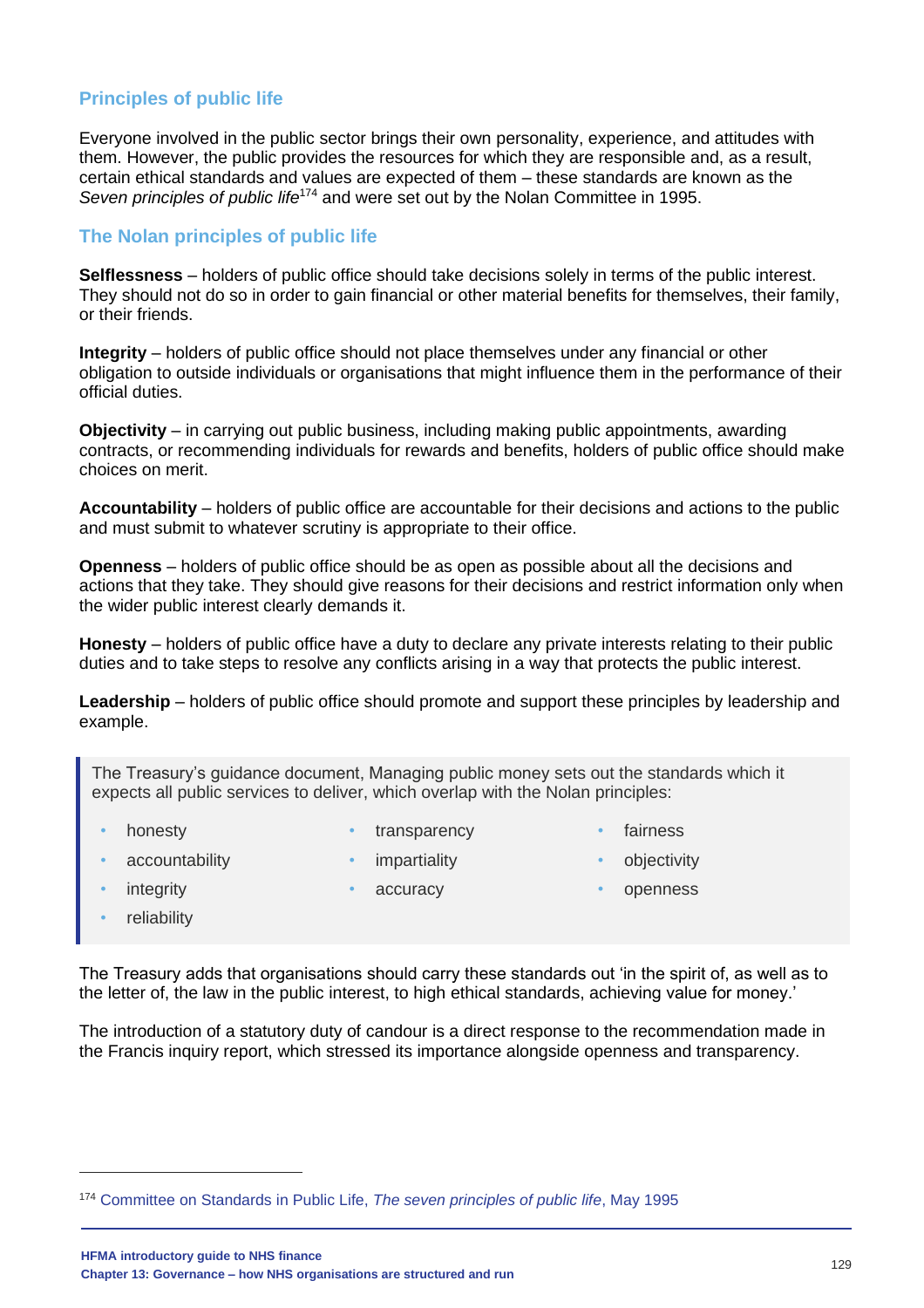## **Openness, transparency and candour**

**Openness** – enabling concerns and complaints to be raised freely without fear and questions asked to be answered.

**Transparency** – allowing information about the truth about performance and outcomes to be shared with staff, patients, the public and regulators.

**Candour** – any patient harmed by the provision of a healthcare service is informed of the fact and an appropriate remedy agreed, regardless of whether a complaint has been made or a question asked about it.

Together, the Nolan principles, the Treasury standards and the recommendations set out in the Francis inquiry report provide a blueprint for the underlying culture and values of any public sector organisation.

#### **Leadership**

Effective leadership is also important. The *Good governance standard for public services*<sup>175</sup> recognises this when it states that 'good governance flows from a shared ethos or culture' and that it is 'the governing body that should take the lead in establishing and promoting values for the organisation and its staff.' In other words, the culture and values of an organisation are set from the top. In the context of the NHS this means that the behaviour, approach and leadership style of the governing body or board and senior management are critical in establishing an organisation's tone, 'feel' and direction.

#### **NHS Constitution**

The *NHS Constitution<sup>176</sup>* further emphasises the importance of having clear (and consistently applied) principles underpinning all that the NHS does. All providers and commissioners of NHS care in England have a statutory duty to have regard to the *NHS Constitution* in all their decisions and actions.

Of particular note in governance terms are the principles and values set out in the Constitution as these must underpin everything that an organisation does.

#### **Principles**

- the NHS provides a comprehensive service, available to all
- access to NHS services is based on clinical need, not an individual's ability to pay
- the NHS aspires to the highest standards of excellence and professionalism
- the patient will be at the heart of everything the NHS does
- the NHS works across organisational boundaries and in partnership with other organisations in the interest of patients, local communities and the wider population
- the NHS is committed to providing best value for taxpayers' money and the most effective, fair and sustainable use of finite resources
- the NHS is accountable to the public, communities and patients that it serves.

#### **Values**

working together for patients

<sup>175</sup> Joseph Rowntree Foundation*[, Good governance standard for public services,](https://www.jrf.org.uk/report/good-governance-standard-public-services)* 2005

<sup>176</sup> [Department of Health and Social Care,](https://www.gov.uk/government/publications/the-nhs-constitution-for-england) *NHS constitution for England,* updated January 2021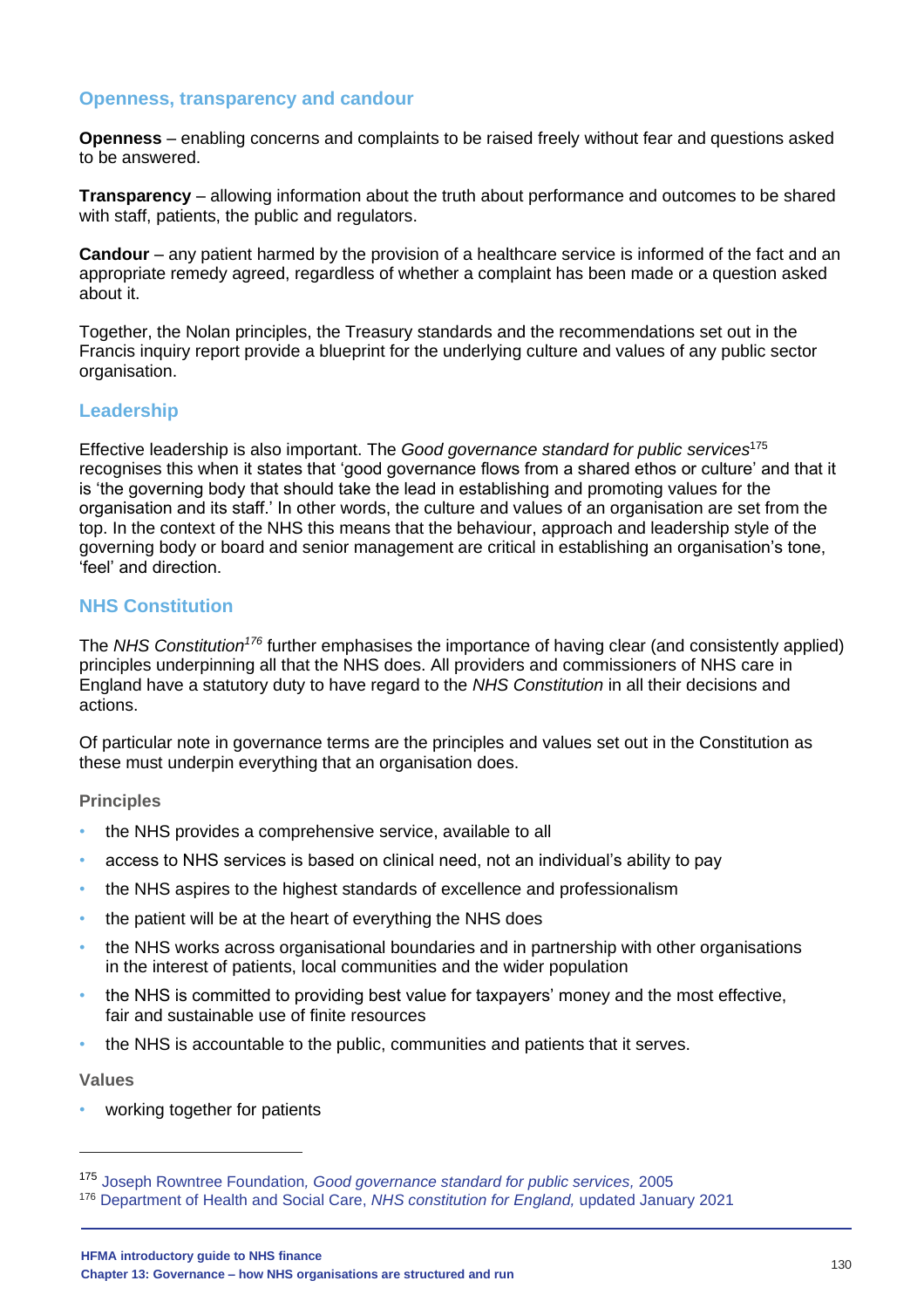- respect and dignity
- commitment to quality of care
- compassion
- improving lives
- everyone counts.

The *Francis inquiry report* recognised the importance of the Constitution when it stated that:

- it 'should be the first reference point for all NHS patients and staff and should set out the system's common values, as well as the respective rights, legitimate expectations and obligations of patients.' (recommendation 3)
- its core values 'should be given priority of place and the overriding value should be that patients are put first and everything done by the NHS and everyone associated with it should be informed by this ethos'. (recommendation 4)

#### **Legislation**

There are two Acts of Parliament that are worthy of note here as they both have links to an organisation's culture:

- the *Freedom of Information Act 2000*<sup>177</sup> means that NHS bodies are required to answer questions from members of the public and make information available to them. In addition, the Government has introduced requirements in relation to transparency which requires the publication of items of spend over £25,000.
- the *Bribery Act 2010*<sup>178</sup> applies to both organisations and individuals and means that NHS bodies must ensure that they have in place adequate procedures to prevent bribery taking place. If they fail to do this, organisations can be prosecuted for the failure to prevent a bribe being paid on the organisation's behalf (for example when placing a contract for a major service or investment).

#### **Codes of practice**

Since the early 1990s, a number of codes of practice<sup>179</sup> have been issued to provide practical guidance on behavioural aspects of governance. For the most part, the content of these codes has been incorporated into legislation or tailored guidance but the key messages that were set out in the *Code of conduct: code of accountability in the NHS*<sup>180</sup> are worth repeating – namely that governing body/ board members must adhere to three crucial public sector values that are at the heart of the NHS:

- accountability everything done by those who work in the NHS must be able to stand the test of Parliamentary scrutiny, public judgements on propriety and professional codes of conduct
- probity there should be an absolute standard of honesty in dealing with the assets of the NHS: integrity should be the hallmark of all personal conduct in decisions affecting patients, staff and suppliers, and in the use of information acquired in the course of NHS duties
- openness there should be sufficient transparency about NHS activities to promote confidence between the NHS organisation and its staff, patients, and the public.

<sup>177</sup> UK Government, *[Freedom of Information Act 2000,](https://www.legislation.gov.uk/ukpga/2000/36/contents)* 2000

<sup>178</sup> [UK Government,](https://www.legislation.gov.uk/ukpga/2010/23/contents) *Bribery Act 2010*, 2010

<sup>179</sup> For example, the *Code of conduct: code of accountability in the NHS* (1994), the *Code of conduct for NHS managers* (2002) and *NHS foundations trusts: code of governance* (2014)

<sup>180</sup> Department of Health, *[Code of conduct: code of accountability in the NHS,](https://www.nhsbsa.nhs.uk/sites/default/files/2017-02/Sect_1_-_D_-_Codes_of_Conduct_Acc.pdf)* updated July 2004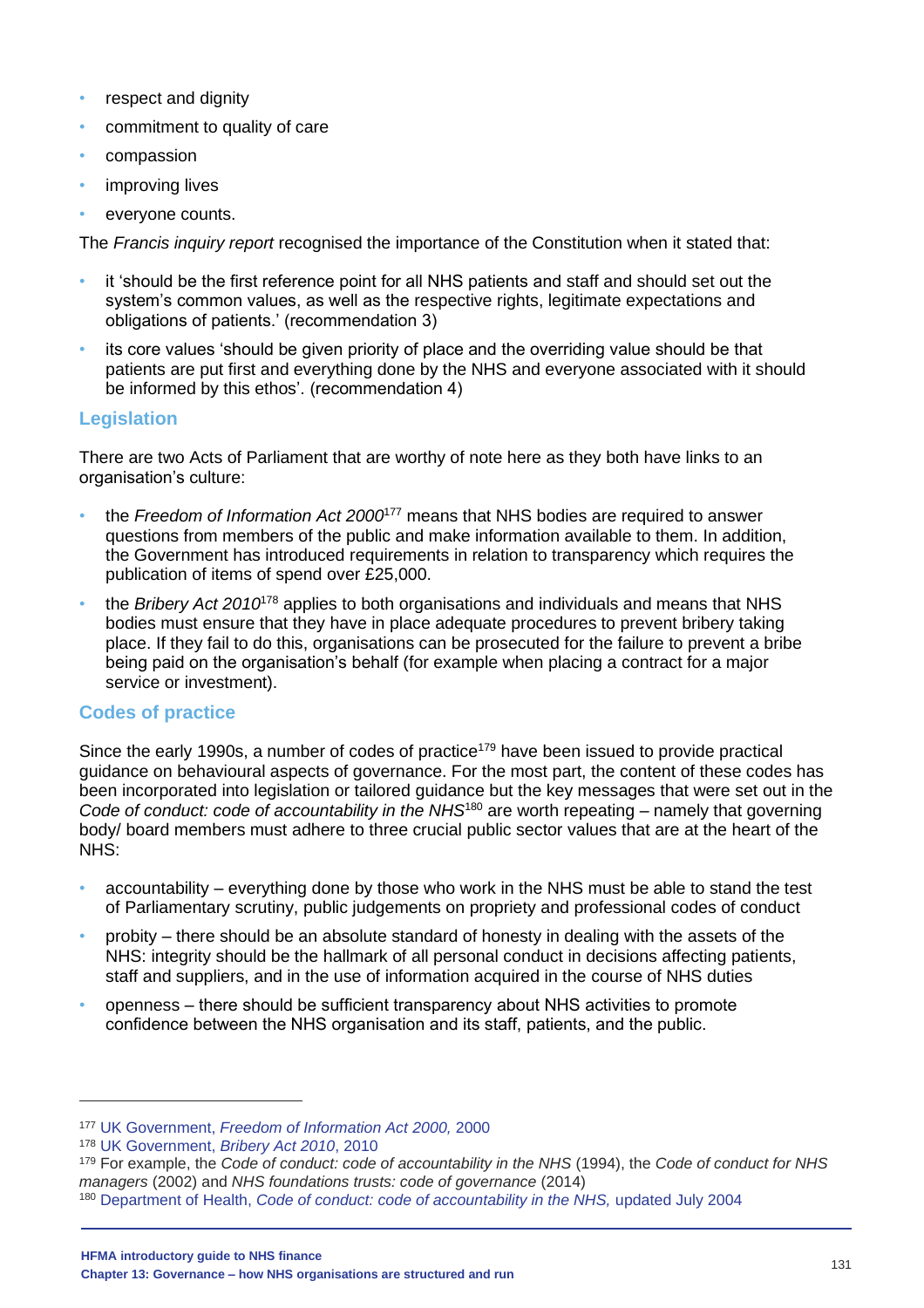For CCGs, NHS England's guide, *CCG governing body members: role outlines, attributes and*  s*kills*<sup>181</sup>, is of particular relevance. This includes, amongst the 'core attributes and competencies', that each individual governing body member is expected to:

- 'embrace effective governance, accountability and stewardship of public money and demonstrate an understanding of good scrutiny
- bring a sound understanding of, and a commitment to upholding, the NHS principles and values as set out in the NHS constitution
- demonstrate a commitment to upholding the Nolan principles of public life along with his/ her leadership role and the culture of the CCG.'

NHS trust board and CCG governing body members are also expected to follow the *Standards for Members of NHS Boards and Governing Bodies in England*<sup>182</sup> issued by the Professional Standards Authority. These standards cover personal behaviour, technical competence, and business practices.

The Financial Reporting Council *Guidance on board effectiveness*<sup>183</sup> identifies the following signs of a possible culture problem:

- silo thinking
- dominant chief executive
- leadership arrogance
- pressure to meet the numbers/ overambitious targets
- lack of access to information
- low levels of meaningful engagement between leadership and employees
- lack of openness to challenge
- tolerance of regulatory or code of ethics breaches
- short-term focus
- misaligned incentives.

## **13.5 Structures and processes**

## **Organisational structures**

The Government (via the Secretary of State, the Department of Health and Social Care (DHSC) and its arm's length bodies (ALBs)) sets the structural arrangements that must be followed for the 'top' management and leadership structures of NHS organisations.

Although these structures vary according to the type of organisation, two basic principles apply to all – each must have its own governing body (often called the board) and a designated 'accountable' (or 'accounting') officer. In addition:

• FTs have a council of governors to represent local interests and which 'binds a trust to its patients, service users, staff, and stakeholders<sup>'184</sup>. The council's key role is to 'hold the non-executive directors, individually and collectively, to account for the performance of the board of directors and to represent the interests of the FT's members and of the public'.

<sup>181</sup> NHS England, *Clinical commissioning group governing body members: role outlines, attributes and skills*, October 2012

<sup>182</sup> Professional Standards Authority, *[Standards for members of NHS boards and](https://www.professionalstandards.org.uk/docs/default-source/publications/standards/standards-for-members-of-nhs-boards-and-ccgs-2013.pdf?sfvrsn=d5f77f20_2) clinical commissioning group [governing bodies in England](https://www.professionalstandards.org.uk/docs/default-source/publications/standards/standards-for-members-of-nhs-boards-and-ccgs-2013.pdf?sfvrsn=d5f77f20_2)*, November 2013

<sup>183</sup> Financial Reporting Council, *[Guidance on board effectiveness](https://www.frc.org.uk/getattachment/61232f60-a338-471b-ba5a-bfed25219147/2018-guidance-on-board-effectiveness-final.pdf)*, July 2018

<sup>184</sup> Monitor, *[Your statutory duties: a reference guide for NHS foundation trust governors](https://assets.publishing.service.gov.uk/government/uploads/system/uploads/attachment_data/file/284473/Governors_guide_August_2013_UPDATED_NOV_13.pdf)*, August 2013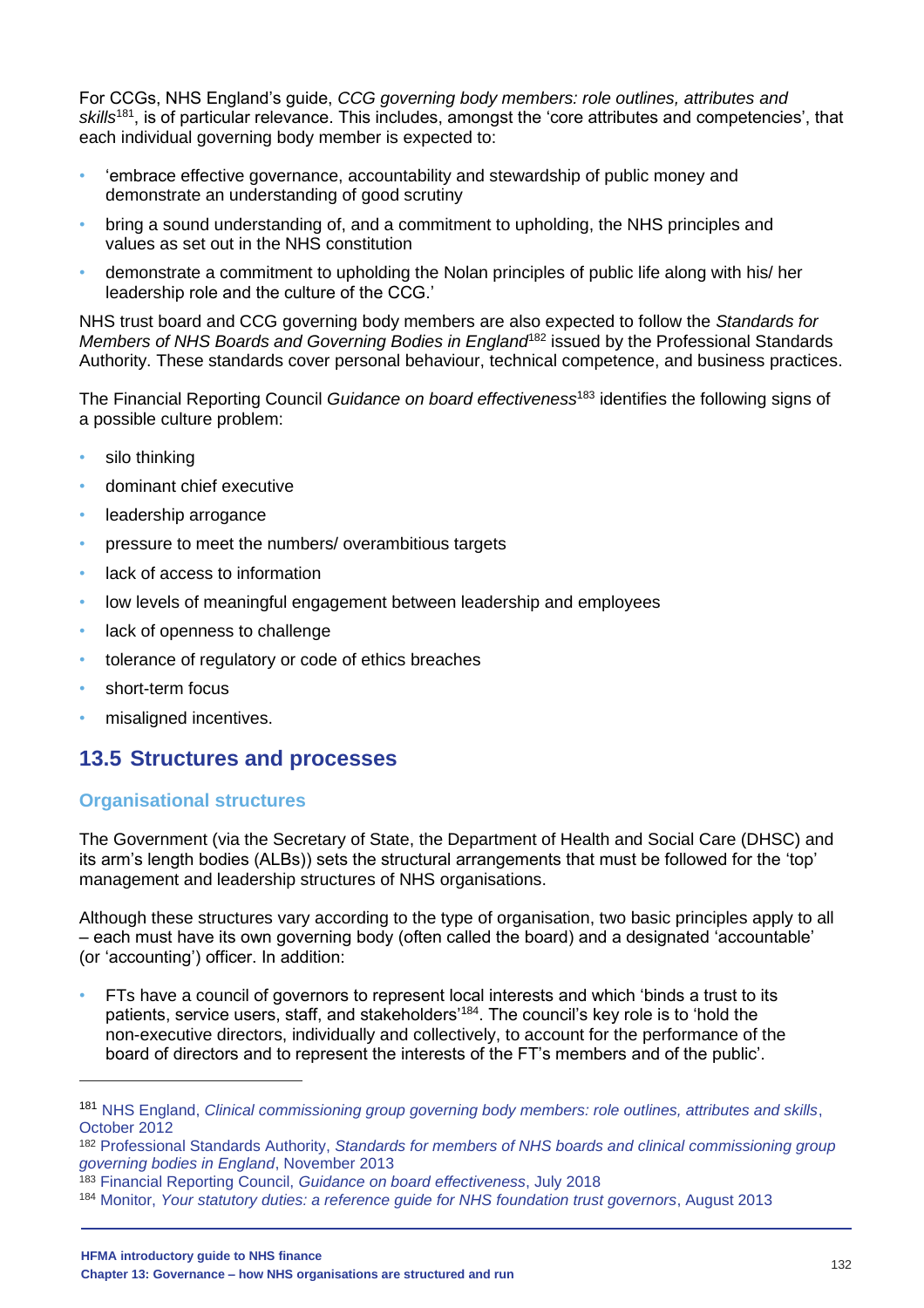Governors are also expected to act in the best interests of the FT and are responsible for sharing information about key decisions with their membership community.

• CCGs have a council of members on which all the CCG's constituent GP practices are represented, and it is this Council that is responsible for determining governance arrangements and setting them out in a written constitution. The CCG is required to observe at all times 'such generally accepted principles of good governance as are relevant to it<sup>185</sup> in the way it conducts its business. The council of members (i.e., the CCG as a body) has the authority to delegate functions to a governing body or to its members, employees, committees, or sub-committees. The extent of delegation depends on the CCG's scheme of reservation and delegation (as set out in its constitution) and committees' terms of reference. The council of members remains accountable for all of its functions, including those that it has delegated.

The *Health and Care Act 2022*<sup>186</sup> sets out the establishment of integrated care boards (ICBs) and the abolition of CCGs. Each ICB will be governed by a constitution. The constitution of each new ICB will be proposed by the CCGs covered by the initial area. Chapter 5 includes further details on the role of the ICS.

## **The governing body or board – purpose**

The governing body or board is responsible for the strategies and actions of the organisation and is accountable to its members (in the case of FTs and CCGs), the public and, ultimately, to Parliament. The governing body also monitors the achievement of the organisation's objectives (and looks for potential problems and risks that might prevent them from being achieved) and receives assurances that things are working as they should.

Given its status and role, there is a range of responsibilities and decisions that the governing body/ board cannot delegate. These are referred to as being 'reserved to the board'.

**Examples of activities 'reserved to the board'** 

- financial stewardship responsibilities (for example, adopting the annual report and accounts that all NHS bodies are required to produce)
- determining the organisation's strategy and policies and setting its strategic direction
- appointing senior executives
- overseeing the delivery of services
- standards of governance and behaviour.

In addition, an NHS organisation's governing body is free to agree other issues that only it will deal with and must also decide which responsibilities it will delegate by drawing up a scheme of delegation.

As noted above, the situation for CCGs is different as the council of members sits above the CCG's governing body and delegates functions to it. At the same time, the legislation (and NHS England's guidance on CCG model constitutions) requires the CCG governing body (not the council of members) to appoint the audit and remuneration committees.

This means that for CCGs, the pre-eminent body is formally the council of members. However, in practice the council delegates functions to its governing body which then operates in much the same way and with the same objectives as other NHS organisations' governing bodies.

<sup>185</sup> Section 14L of the *NHS Act 2006*

<sup>186</sup> UK Parliament, *[Health and Care Bill](https://bills.parliament.uk/bills/3022)*, July 2021 – the Act was not available to reference at time of publication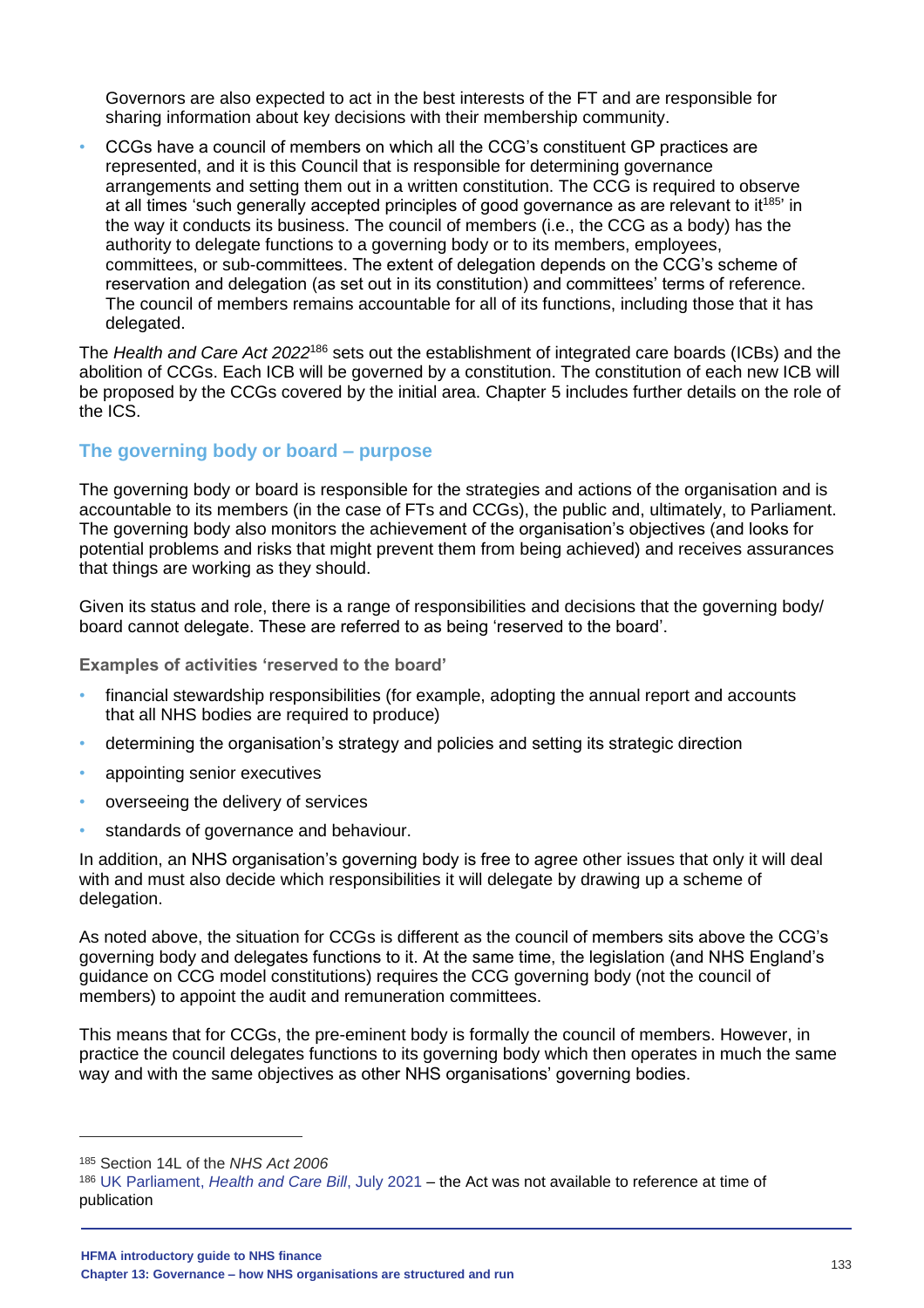## **The governing body or board – composition**

The governing body or board brings together in a decision-making forum the executive directors and the non-executive directors (NEDs or lay members) of the organisation and is separate from the day-to-day management structure. Each governing body is led by an independent, non-executive chairperson.

NEDs and lay members play a particularly important role on the governing body as they provide independent, constructive challenge and a breadth of experience. By balancing the views of executive directors, they also ensure that power is not concentrated in a few hands so preventing any individual or small group from dominating the governing body's decision making.

The exact structure of each governing body/ board is different for each type of NHS body and is set out in legislation and associated regulations<sup>187</sup>.

The boards of both non-foundation trusts and FTs comprise a chairperson, executive members (who are employees of the NHS organisation) and independent NEDs, who must be in the majority. The executive directors must include a medical director and nursing director as well as the chief executive and chief finance officer (CFO).

CCG governing bodies must include at least two independent lay members (equivalent to NEDs), at least one registered nurse and a doctor who is a secondary care specialist. The CCG's chief executive and CFO must also be members of the governing body. The two lay members have specific responsibilities: one has a lead role in patient and public involvement, while the other oversees key elements of the governance arrangements, including audit. In addition, one of the lay members undertakes the role of the governing body's chairperson or the deputy chairperson.

#### **The governing body or board – appointments**

In FTs the council of governors appoints the NEDs in line with Monitor's code of governance (Monitor now operates within NHS Improvement); this recommends that there 'should be a formal, rigorous and transparent procedure for the appointment or election of new members to the boards of directors' and that appointments should be made 'on merit and based on objective criteria.' To ensure that this is the case in practice, the code recommends a nomination committee to ensure that independence is enshrined in the process and appointments are made on the basis of need (in terms of the board's needs) and competency (in relation to the individual's ability). The code also states that it is 'desirable' for there to be a majority of governor votes on nominations committees. Final decisions about the appointment of NEDs must be taken at a meeting of the council of governors.

Monitor also recommends that the board of directors appoint a 'senior independent director' from amongst the NEDs (in consultation with the council of governors) so that there is someone to deal with concerns of governors and/or members that cannot be resolved through 'normal channels' (i.e., via the chairperson, the chief executive, or finance director) if conflicted.

In NHS trusts, the NHS TDA (now operating as part of NHS England and NHS Improvement (NHSE&I)) is responsible for appointing, re-appointing (and where necessary terminating) chairs and NEDs to the boards. Appointees are chosen from lay people within the community that the organisation serves and are selected with a view to ensuring a balance of skills and experience. For example, there may be NEDs with professional qualifications in law or accountancy and others who have experience as a user of NHS services.

<sup>&</sup>lt;sup>187</sup> For non-foundation NHS trusts: regulations 2 and 4 of the 1990 Trust Membership and Procedure Regulations (SI 1990/2024). For FTs: schedule 7 to the NHS Act 2006. For CCGs: s14L of the NHS Act 2006 (inserted by s25 of the 2012 Act) and the associated regulations (SI 2012/1631).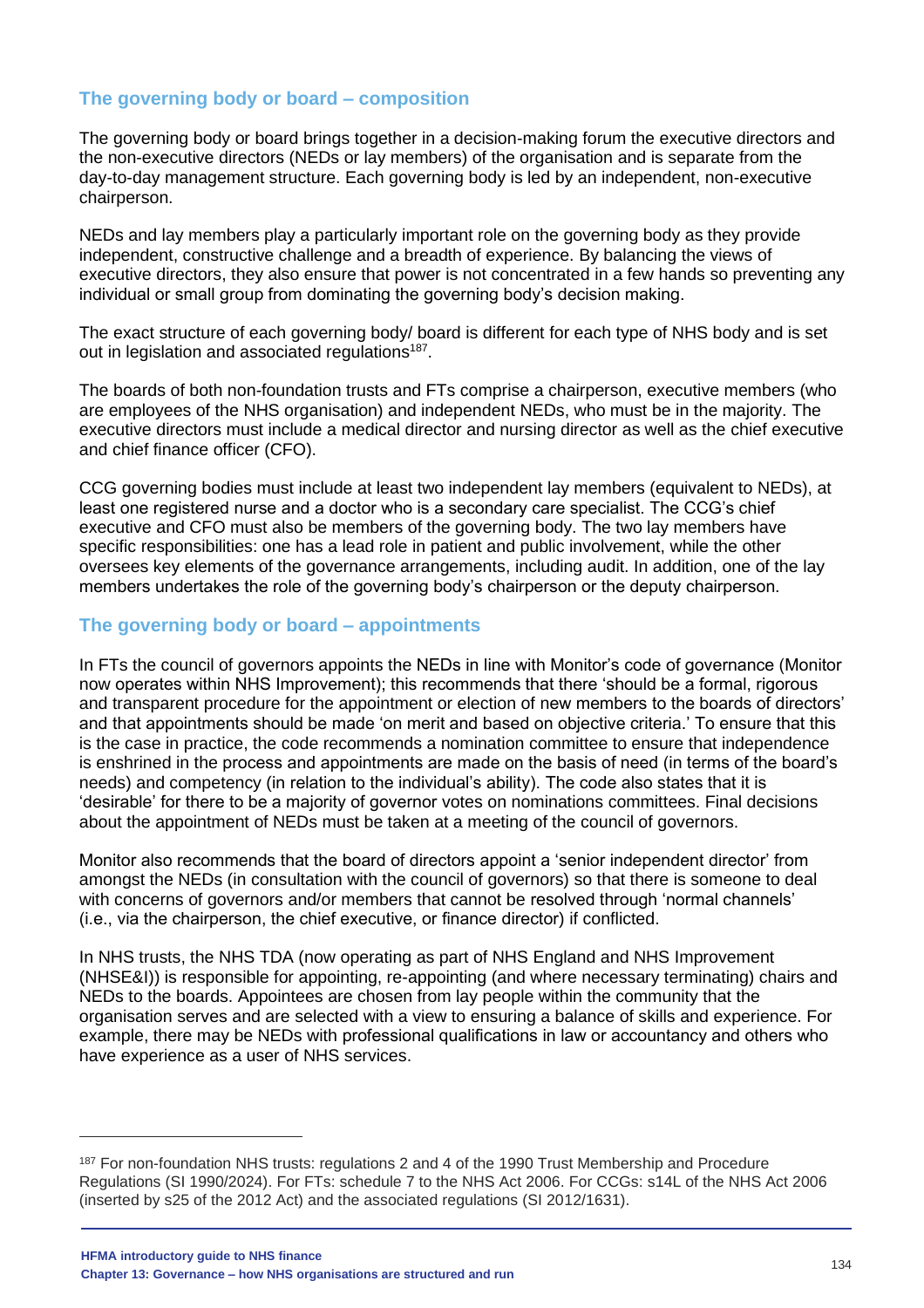#### CCGs appoint their own lay members.

#### **The governing body or board committees**

To help a governing body discharge its duties effectively, a number of committees are normally established. Although it is up to each organisation to decide what committee structure best suits its needs, there are a number of mandatory committees, discussed in turn below. For ICBs, when established, the constitution will set out how the ICS overall will discharge its functions including what committees and sub-committees the ICB will have. It is usual for a board to also have additional committees that are not mandated, such as finance and performance, or quality and governance.

Oversight is achieved by a combination of reports to the board and the more detailed scrutiny undertaken by board sub-committees. Boards should agree what information is reported to the board as a whole and what information is provided to the board's sub-committees

#### **Audit committee**

Every NHS organisation must have an audit committee that reports to the governing body or board. This committee's distinctive characteristic is that it comprises only independent non-executive members – there is usually at least three, to allow for a quorum of two. In addition, the chairperson of the organisation should not be a member, although may attend by invitation. The fact that only nonexecutives can be members should allow the audit committee to operate independently of executive management and to be objective when and considering the opinions from independent auditors, and scrutinising the arrangements put in place and operated by the organisation's executive.

For CCGs, schedule 2, paragraph 7 (3) of the *Health and Social Care Act 2012* says that 'Arrangements …. may include provision for the audit committee to include individuals who are not members of the governing body.'

The chief executive and all other executive directors attend whenever they are invited by the audit committee chair and, in particular, to provide assurances and explanations to the committee when it is discussing audit reports or other matters within their areas of responsibility.

Detailed guidance about the role of audit committees is set out in the HFMA's *Audit committee handbook*<sup>188</sup>. This makes clear that one of the audit committee's key duties is to 'review the establishment and maintenance of an effective system of integrated governance, risk management and internal control, across the whole of the organisation's activities (both clinical and non-clinical), that supports the achievement of the organisation's objectives'.

#### **Auditor panels**

Non-foundation NHS trusts and CCGs must also have an auditor panel to advise on the selection, appointment, and removal of external auditors and on maintaining an independent relationship with them. This applies to appointments that started on or after 1 April 2017. In most cases, existing audit committees (or members of those committees) are nominated to act as the auditor panel. The HFMA has produced two briefings that provide practical guidance on how to establish auditor panels<sup>189,190</sup>.

In FTs an auditor panel is not required as it is the responsibility of the council of governors to appoint, re-appoint and remove the external auditor and approve their remuneration and terms of engagement. Support and guidance are provided by the audit committee.

<sup>188</sup> HFMA, *[Audit committee handbook,](https://www.hfma.org.uk/publications/details/nhs-audit-committee-handbook)* March 2018

<sup>189</sup> HFMA, *[Auditor panel guidance,](https://www.hfma.org.uk/publications/details/auditor-panel-guidance)* September 2015

<sup>190</sup> HFMA, *[Example terms of reference for an auditor panel,](https://www.hfma.org.uk/publications/details/example-terms-of-reference-for-an-auditor-panel)* December 2015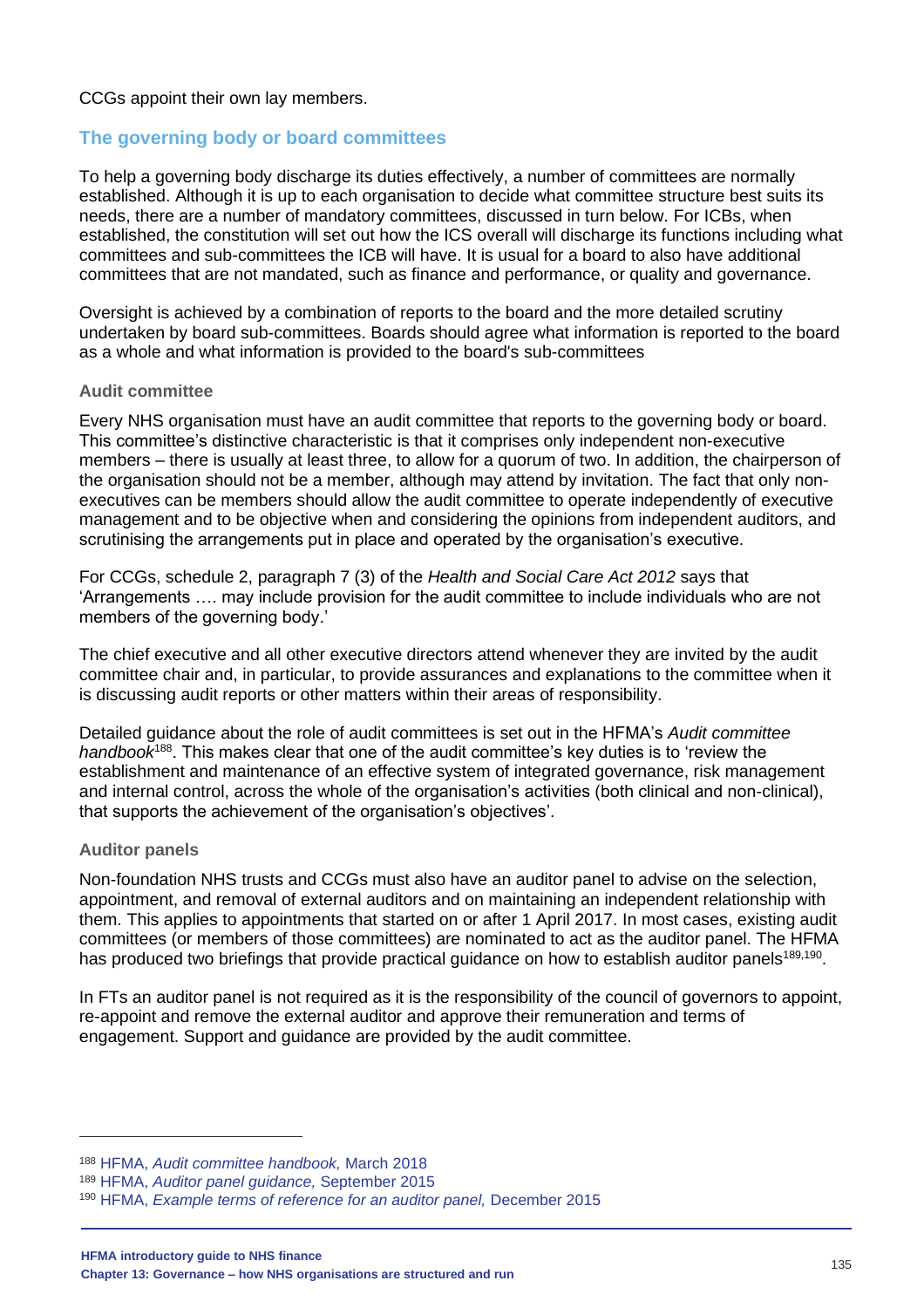#### **Remuneration committee**

The remuneration (and terms of service) committee is another committee that is mandatory for all NHS organisations and reports to the governing body/ board. Its role is to advise the governing body or board about the pay, other benefits and terms of employment for the chief executive and other senior staff.

In FTs, the remuneration committee should be composed of NEDs including at least three who are independent.

In NHS trusts, the committee's membership comprises at least two NEDs and the trust's chairperson.

For CCGs, the requirement for a remuneration committee is set out in section 14M(1) of the 2006 Act, as inserted by section 25 of the 2012 Act. Only members of the CCG governing body can belong to the remuneration committee.

## **Accountable or accounting officers**

Every NHS organisation has an 'accountable' (or 'accounting') officer. This is a formal role conferred upon the organisation's 'chief officer' (usually the chief executive). In a CCG, the chief officer is either the 'lead manager' or the 'lead clinician' and is nominated by the CCG itself – he or she is then appointed formally by NHSE&I. CCGs also have an option to share an accountable officer with another CCG providing that a joint memorandum of understanding was drawn up and approved by NHS England during the authorisation process.

The role of the accountable officer is a key element in governance terms with a line of accountability for the proper stewardship of public money and assets and for the organisation's performance stretching up to Parliament. The accountable officer is also accountable to the organisation's governing body/ board for meeting the objectives it sets, for day-to-day management and for ensuring that governance arrangements are effective.

For non-foundation NHS trusts, accountable officers are accountable to the NHS TDA's accountable officer (now NHSE&I) who is in turn accountable to the DHSC's accounting officer (and on to the Secretary of State and Parliament). For FTs, accounting officers are accountable directly to Parliament (with Monitor (now part of NHSE&I) providing regulatory oversight)<sup>191</sup>. For CCGs, the accountable officers are accountable to NHS England's (now NHSE&I) accountable officer who is in turn accountable to the DHSC's accounting officer (and on to the Secretary of State and Parliament). The chief executive for NHSE&I is also the chief executive and accountable officer for both Monitor and the NHS TDA (the statutory bodies).

## **Chief finance officers**

CFOs (also called finance directors or directors of finance) of health organisations are automatically executive directors with a seat on the governing body/ board. This is in line with the Treasury's guide *Managing public money* which states that the CFO should 'have board status equivalent to other board members' and that he or she should be 'a member of the senior leadership team'. Where a CFO fulfils the role for more than one organisation, he or she must be on the governing body or board of each organisation.

 $191$  This is the reason for the two slightly different terms – an accounting officer (for example in a foundation trust or Department of Health and Social Care) is directly accountable to Parliament (via the Public Accounts Committee) but an accountable officer (for example, in a CCG or NHS trust) is responsible to an accounting officer of a Government department who is in turn accountable to Parliament.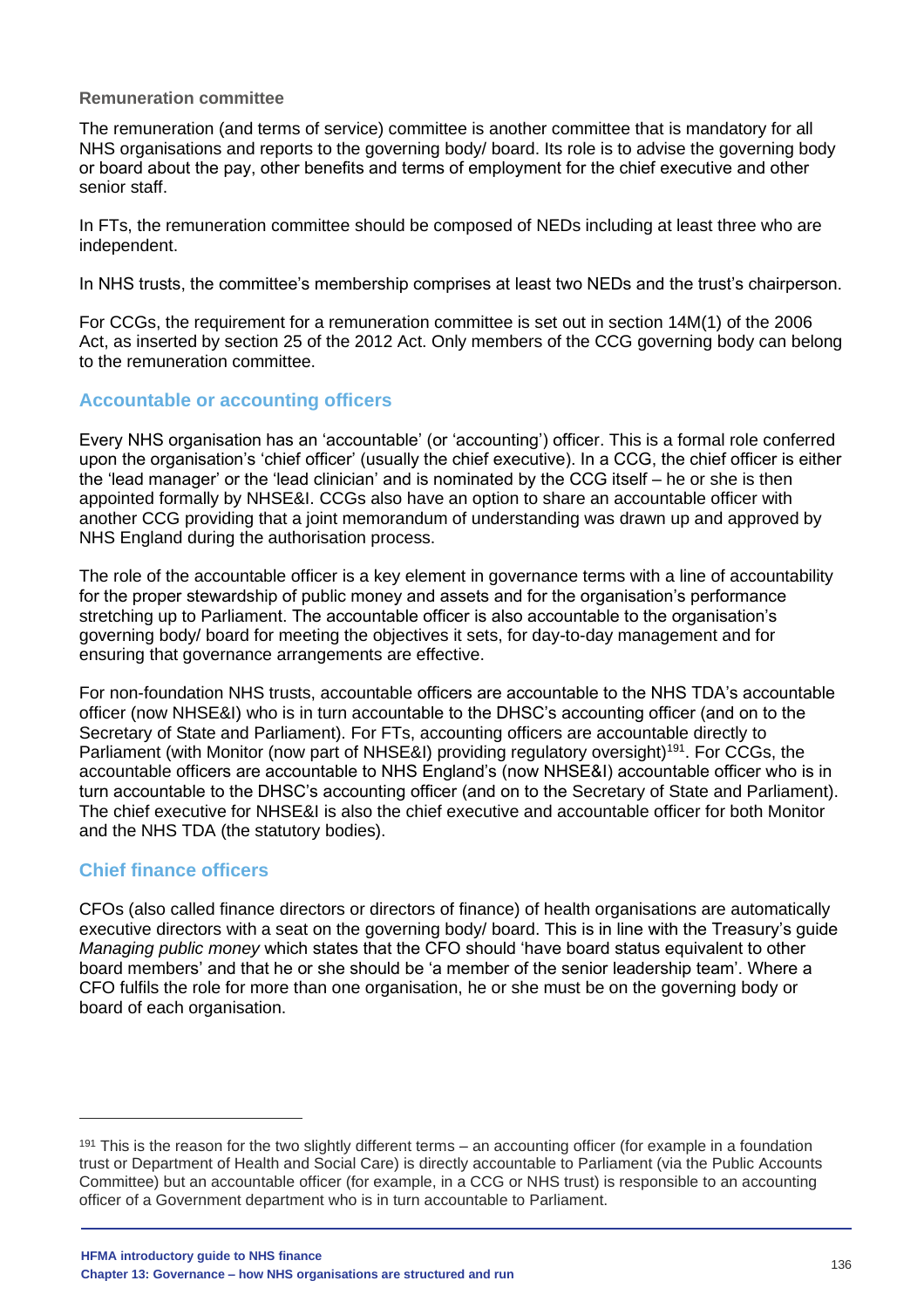## **Executive management**

Each NHS organisation must have an effective management structure designed to achieve its statutory duties and implement the strategic objectives and policies agreed by the governing body/ board. This structure will vary between organisations but should ensure that all areas of responsibility are clearly accountable to a manager and ultimately to an executive director.

## **Fit and proper persons**

All NHS provider organisations have a duty<sup>192</sup> not to appoint a person to an executive level post (including associate directors) or to a non-executive position unless they are judged to be a 'fit and proper person'. In other words that they:

- are of good character
- have the necessary qualifications, skills and experience
- are able to perform the work that they are employed for
- can supply information as set out in the regulations as required by the CQC.

The 2019 review<sup>193</sup> of the fit and proper persons test for senior managers, led by Tom Kark QC, said new competency standards should be created for directors on NHS boards and where training is needed it should be made available. This was accepted, together with a recommendation that the government should set up a national database of directors' qualifications, previous employment, and performance.

## **Organisational processes**

Effective internal procedures and controls are an essential part of an effective framework of governance. Collectively these are sometimes referred to as business rules. Key elements that NHS organisations need to think about in relation to finance are:

- standing orders
- procedures for dealing with any conflicts of interest
- standing financial instructions/ prime financial policies
- policies and procedures.

#### **Standing orders (SOs)**

All NHS organisations must have standing orders (SOs) which provide a comprehensive framework for carrying out activities and are therefore a critical element in the governance framework. Effectively, SOs are the link to an organisation's statutory powers and translate these powers into a series of practical rules designed to protect the interests of both the organisation and its staff. In FTs and CCGs, SOs form part of the constitution.

#### **What standing orders contain**

The majority of provisions within SOs relate to the business of running the governing body and structure of its committees – for example:

- the composition of the board and committees
- how meetings are run
- form, content, and frequency of reports

<sup>192</sup> As set out in the *Health and Social Care Act 2008* (Regulated Activities) Regulations 2014 <sup>193</sup> Department of Health and Social Care, *[Kark review of the fit and proper persons test,](https://www.gov.uk/government/publications/kark-review-of-the-fit-and-proper-persons-test)* March 2019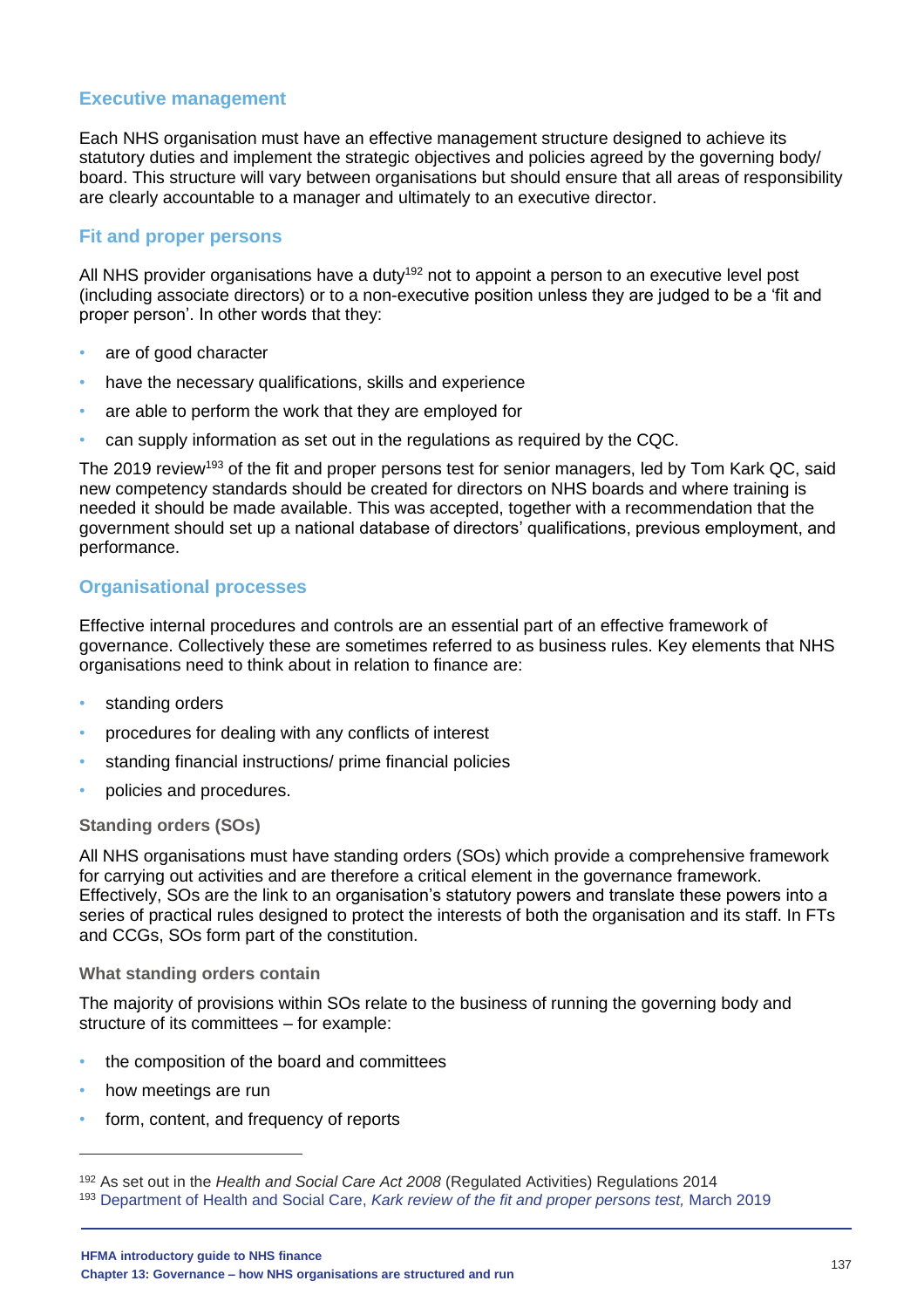- what constitutes a quorum
- record of attendance
- voting procedures.

Other areas covered include:

- appointment of committees and sub–committees
- scheme of delegation a detailed listing of what the governing body alone can decide on and who it empowers to take actions or make decisions on its behalf
- decisions reserved to the board those decisions that the governing body cannot delegate
- standards of business conduct for example, relating to how contracts should be awarded to prevent bias
- declarations of interest
- register of interests and hospitality
- duties and obligations of governing body/ board members.

#### **Conflicts of interest**

One area covered by SOs that often receives particular attention relates to standards of business conduct, and are around declarations of interest and registers of interests/ hospitality. In 2017, NHS England published *Conflicts of interest in the NHS - guidance for staff and organisations*<sup>194</sup> , applicable to CCGs (via the statutory guidance to CCGs), NHS trusts, NHS foundation trusts and NHS England (through the standards of business conduct). It introduced common principles for managing conflicts of interest; provides advice about what to do in common situations; and supports good judgement about how interests should be approached and managed.

Governing body or board members must declare any personal or business interests or relationships that may influence (or be perceived to influence) their judgement or decisions. The fundamental principle is that no one should use their public position for private gain, either for their own benefit or for the benefit of those close to them. For example, if a governing body or board member or member of staff has any interest in a contract, that interest must be disclosed, and they must take no part in the evaluation process or decision.

It is important that both actual and potential conflicts of interest are declared and managed as any outside interest, hospitality or sponsorship represents a risk of a conflict arising. The procedures followed to manage conflicts of interest also help protect individuals from any subsequent allegations of bias.

In addition, the *Bribery Act 2010* makes it an offence to accept gifts or hospitality as an inducement or reward for doing something in your public role and staff are advised to refuse to accept such gifts or hospitality rather than declare them subsequently. There is usually some leeway for minor gifts (for example, pens or diaries) but the offer of higher value items should be questioned. The key point here is that governing body members and staff must be open about any gifts they have received or been offered. A good test is to think about how it would look on the front page of the local newspaper: if the action or gift could not be defended then it should not be carried out or accepted.

**Standing financial instructions (SFIs) / prime financial policies (PFPs)**

SFIs/ PFPs cover financial aspects in more depth and set out detailed procedures and responsibilities. They are designed to ensure that NHS organisations account fully and openly for all that they do through setting the financial control environment and scheme of delegation. SFIs are

<sup>194</sup> NHS England, *Conflicts of interest in the NHS - [guidance for staff and organisations,](https://www.england.nhs.uk/wp-content/uploads/2017/02/guidance-managing-conflicts-of-interest-nhs.pdf)* February 2017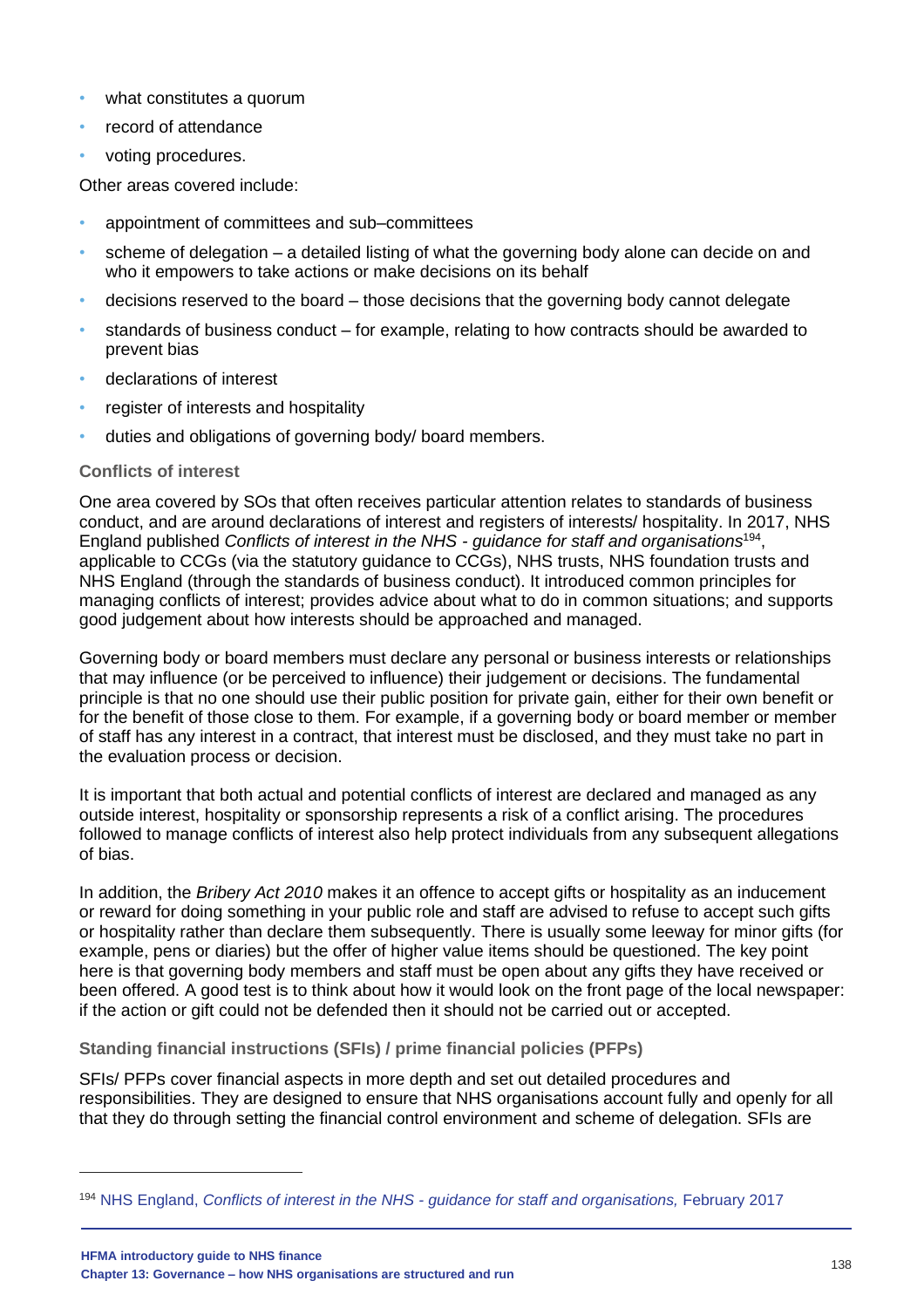detailed rules that must be complied with. Although FTs are not required to have SFIs/ PFPs many do, and others have written financial procedures that fulfil the same function.

#### **Other policies and procedures**

For NHS bodies to run smoothly and effectively, many more policies and procedures (both financial and non-financial) are required, all of which contribute to the achievement of the organisation's overarching objectives. These policies and procedures cover a wide variety of areas and are usually pulled together in manuals and made available to all staff via the organisation's intranet. They should include a whistleblowing policy, to ensure that concerns raised by staff and other stakeholders about possible improprieties in financial, clinical or safety matters are taken seriously, without adverse consequences for the person raising that concern.

## **13.6 Control frameworks**

## **Internal control**

Internal control comprises the systems and processes that an organisation has in place to assist and ensure that things are running as they should, and that the organisation is achieving its objectives and meeting its legal and other obligations. It includes the governance framework, risk management, information and communications, monitoring processes, and assurance activities.

The governing body or board is responsible for ensuring that there is an effective system of internal control and that it:

- identifies and prioritises the risks to the achievement of the organisation's objectives
- evaluates the likelihood of those risks being realised and the consequent impact
- manages the risk efficiently, effectively and economically.

In practice, this means that at the core of an effective internal control system there needs to be a structured approach to identifying objectives, risks, and mitigations. In the NHS, this structure is reported through an assurance framework underpinned by a risk management system.

The 'three lines of defence' model helps senior managers and the board get information systematically on how objectives are being met and risks are being managed. The term 'defence' is used as the model shows how directors might protect themselves from any allegations of not having due processes. The first line of defence is reporting by line management on the operation of the controls they are responsible for. The second line of defence is that of management oversight functions, for example, risk management or compliance. The third line of defence is internal audit (and similar functions) that are inside the organisation but operate to professional standards to provide 'independent' assurance to the board. Additional (or fourth line) assurance comes from external sources – for example, external auditors, inspectors, and regulators.

#### **Assurance framework**

The HFMA's *NHS audit committee handbook*<sup>195</sup> describes the assurance framework as 'the key source of evidence that links the organisation's 'mission critical' strategic objectives to risks, controls and assurances, and is the main tool that the governing body uses in discharging its overall responsibility for internal control'.

Each organisation designs its own 'assurance framework' (sometimes referred to as a board assurance framework or BAF) based on a sound understanding of the strategic risks that could

<sup>195</sup> HFMA, *[NHS audit committee handbook,](https://www.hfma.org.uk/publications/details/nhs-audit-committee-handbook)* March 2018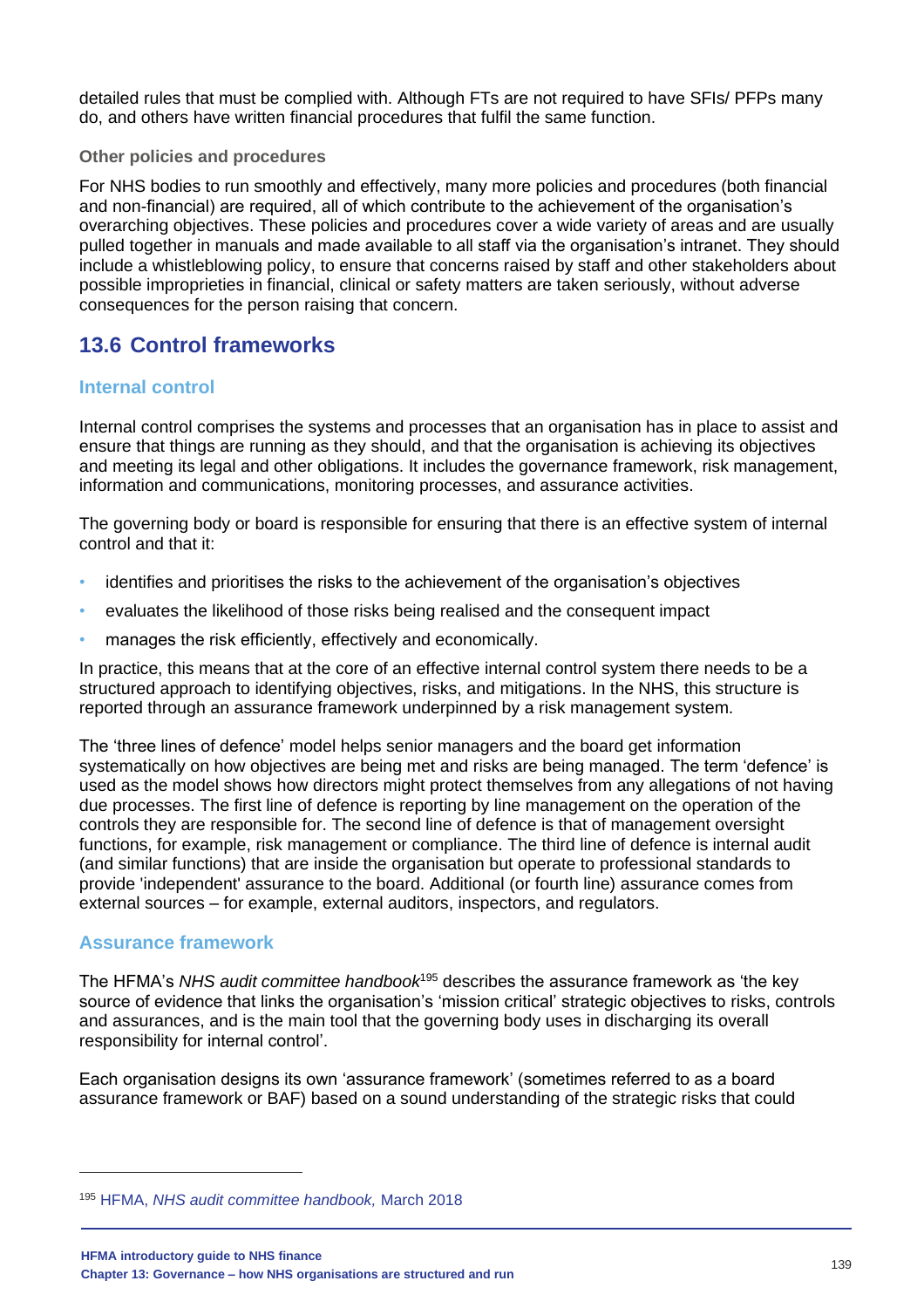prevent the organisation achieving its agreed objectives and the potential effect each risk could have on those objectives.

However, there are a number of essential components identified in the Department of Health's 2003 publication *Building an assurance framework: a practical guide*<sup>196</sup> as set out below.

**How to build an assurance framework**

- 1. Establish strategic objectives
- 2. Identify the principal (or strategic) risks that may threaten the achievement of these objectives
- 3. Identify and evaluate the design of key controls intended to manage these principal risks
- 4. Identify the arrangements for obtaining assurance on the effectiveness of these key controls
- 5. Evaluate the reliability of the assurances identified
- 6. Identify positive assurances and areas where there are gaps in controls and/ or assurances
- 7. Put in place plans to take corrective action where gaps in controls and/ or assurances have been identified in relation to principal (strategic) risks
- 8. Maintain dynamic risk management arrangements including, crucially, a well-founded risk register.

#### **Risk management**

In an organisation risk management is a formal process to ensure that all the main risks are identified, their importance is assessed and appropriate ways of reducing them agreed. One of the biggest mistakes that people make is thinking that filling in the risk register is the same as managing the risks. It is not. Managing risk involves management action while a register is simply a recording device.

Risk is subjective and the extent that an organisation manages risk depends on what level of risk it can live with. This is known as risk appetite.

For an organisation's assurance framework to be effective it must be underpinned by a robust approach to risk management. This involves identifying and managing risks, particularly those that present the biggest challenge in management terms.

There are a number of ways – individually or in combination - in which managers can mitigate risk. These are often described as the 'five t's:

- terminate the action and therefore avoid the risk completely.
- transfer the risk, or the management of the risk, to another person or organisation because they are better able to manage it.
- tolerate the risk, without any further action
- take the risk because the potential gains are expected to outweigh the potential losses.
- treat the risk through a range of management or mitigation tools (usually seen as internal controls).

<sup>196</sup> Department of Health, *[Building an assurance framework: a practical guide,](https://webarchive.nationalarchives.gov.uk/20120503235007/http:/www.dh.gov.uk/prod_consum_dh/groups/dh_digitalassets/@dh/@en/documents/digitalasset/dh_4093993.pdf)* 2003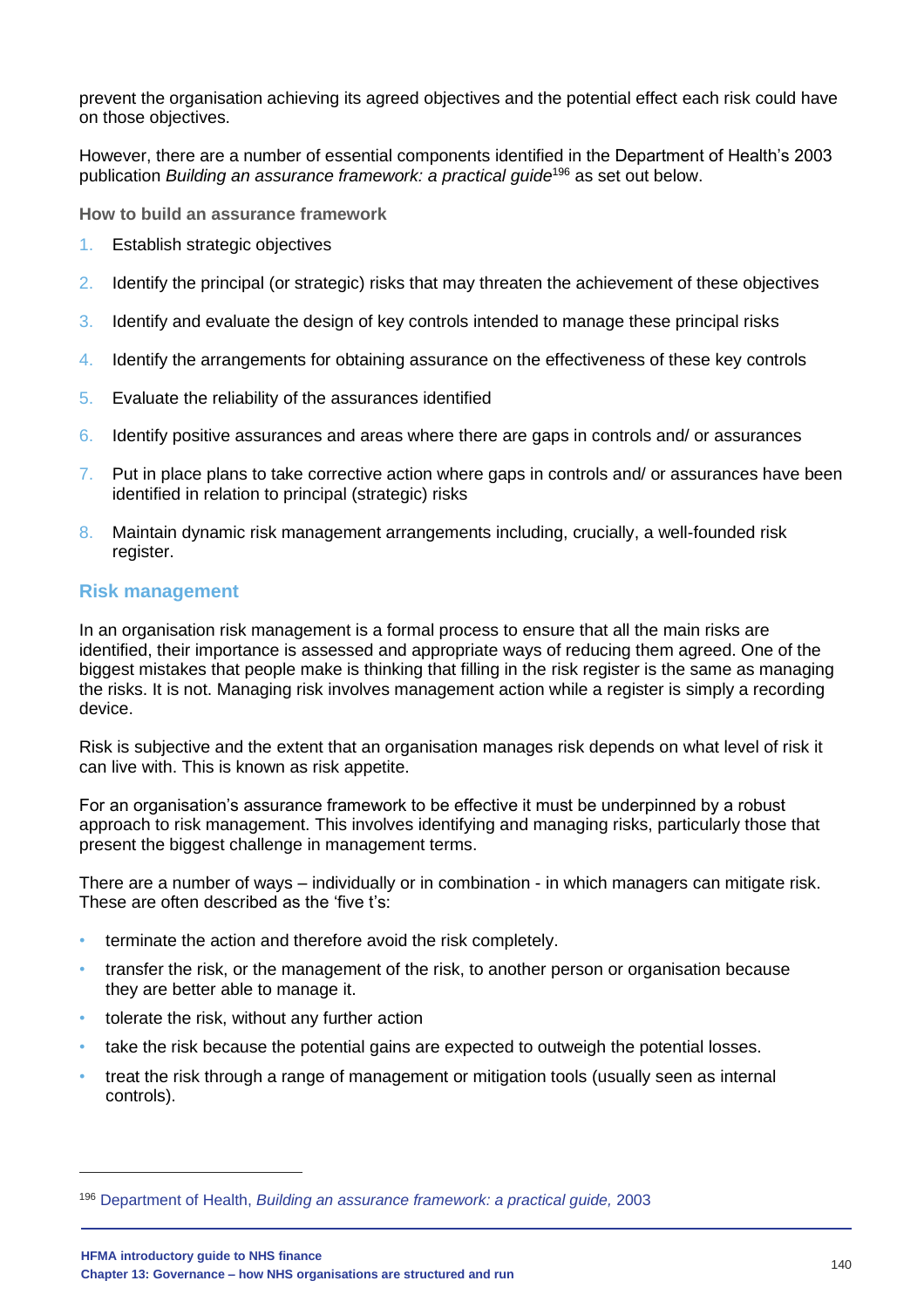The basics of risk management are straightforward – it is about being aware of potential problems, thinking through what effect they could have and planning ahead to prevent the worst-case scenario.

#### **Internal audit**

All NHS bodies are required to have an internal audit function that plays a key role in assurance by providing an independent and objective opinion to the accountable/ accounting officer, governing body or board, and audit committee on the extent to which risk management, control and governance arrangements support the aims of the organisation. Each year the head of internal audit must produce an opinion that is used by the accountable or accounting officer to inform the governance statement. This statement forms part of each organisation's annual accounts and draws together 'position statements and evidence on governance, risk management and control, to provide a more coherent and consistent reporting mechanism'. See chapter 11 for more details about this statement and the annual accounts.

## **Clinical audit**

Another important element of the overall risk management and assurance framework is clinical audit – a process that is carried out by healthcare professionals themselves and involves:

- setting standards
- measuring current practice
- comparing results with standards
- changing the way things are done
- re-auditing to make sure practice has improved.

In its guide, *Best practice in clinical audit<sup>197</sup>*, the National Institute for Health and Care Excellence (NICE) states that it sees clinical audit as being 'the component of clinical governance that offers the greatest potential to assess the quality of care routinely provided for NHS users' and that it (clinical audit) 'should therefore be at the very heart of clinical governance systems'.

For NHS governing bodies/boards, managing clinical risk is just as important (if not more so) as managing financial and business risk. Good clinical audit is, therefore, an enormous asset and source of assurance.

## **Counter fraud and corruption**

The emphasis on dealing with fraud and corruption in the NHS has increased significantly over recent years. The NHS Counter Fraud Authority (NHSCFA) is a special health authority tasked to lead the fight against fraud, bribery and corruption in the NHS. – for more details, see its website.

In January 2021, the NHSCFA rolled out new counter fraud requirements, applicable to all NHS funded services, in relation to the Government Functional Standard GovS 013: counter fraud. The standard sets expectations for the management of fraud, bribery, and corruption across government and wider public services.

<sup>197</sup> [National Institute for Health and Care Excellence,](https://www.nice.org.uk/media/default/About/what-we-do/Into-practice/principles-for-best-practice-in-clinical-audit.pdf) *Best practice in clinical audit,* 2002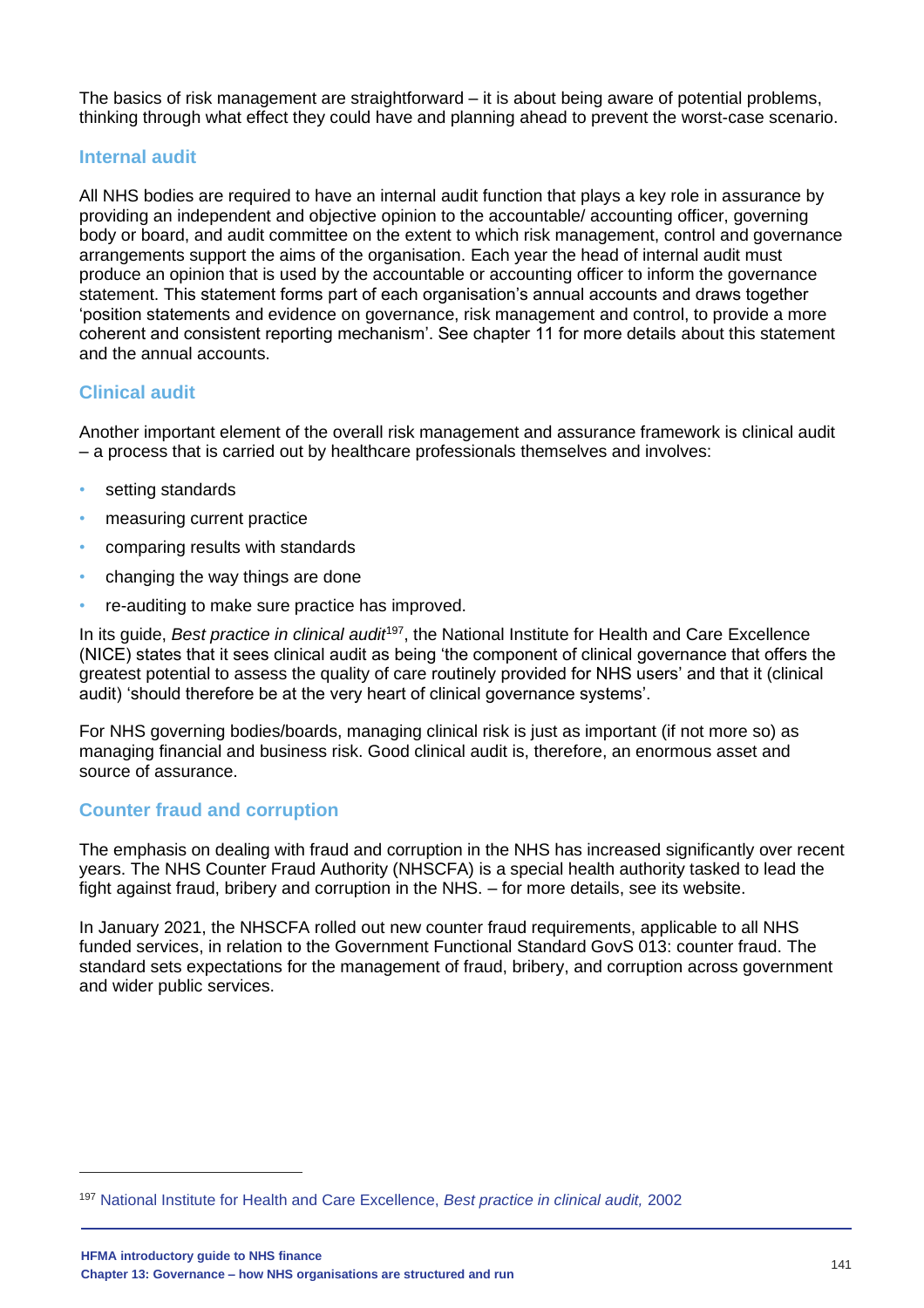## **Key learning points**

- The three fundamental principles of governance are openness, integrity and accountability.
- An effective approach to governance should underpin everything that an organisation does.
- Clinical scandals have shown clear links to governance failings if an NHS organisation gets its approach to governance wrong it can have a catastrophic impact.
- There are three key elements to governance culture and values; policies structures and processes; control frameworks.
- Good leadership and management are crucial to sound governance as is a shared ethos or culture and a 'tone' that is set from the top.
- Everyone who works in the public sector should adhere to the seven principles of public life
- The principles and values set out in the *NHS Constitution* should underpin all that an organisation does.
- Every NHS organisation must have a governing body/board, audit and remuneration committees, an accountable/ accounting officer and a chief finance officer.
- The governing body (which includes both executive and non-executive members) is responsible for the strategies and actions of the organisation and is ultimately accountable to the public and Parliament.
- One of the audit committee's key roles is to review the system of integrated governance, risk management and internal control across the whole of the organisation's activities.
- The remuneration committee advises the governing body about pay, benefits and terms of employment of senior staff.
- The accountable / accounting officer is accountable to the organisation and (ultimately) to Parliament.
- Standing orders provide a framework for carrying out activities and translate statutory powers and duties into practical rules that all must abide by.
- Organisations need an effective and comprehensive system of internal control that is designed to ensure that things are running as they should.
- All NHS organisations must have clear objectives and an understanding of the risks that could prevent their achievement, the possible impact and how they can be avoided.
- An assurance framework links key objectives and risks with the main sources of assurance used by the board to ensure effective internal control.
- Managing clinical risk is just as important (if not more so) as financial and business risk, clinical audit is therefore a key source of assurance in this area.
- Counter fraud is overseen by the *NHS Counter Fraud Authority*.